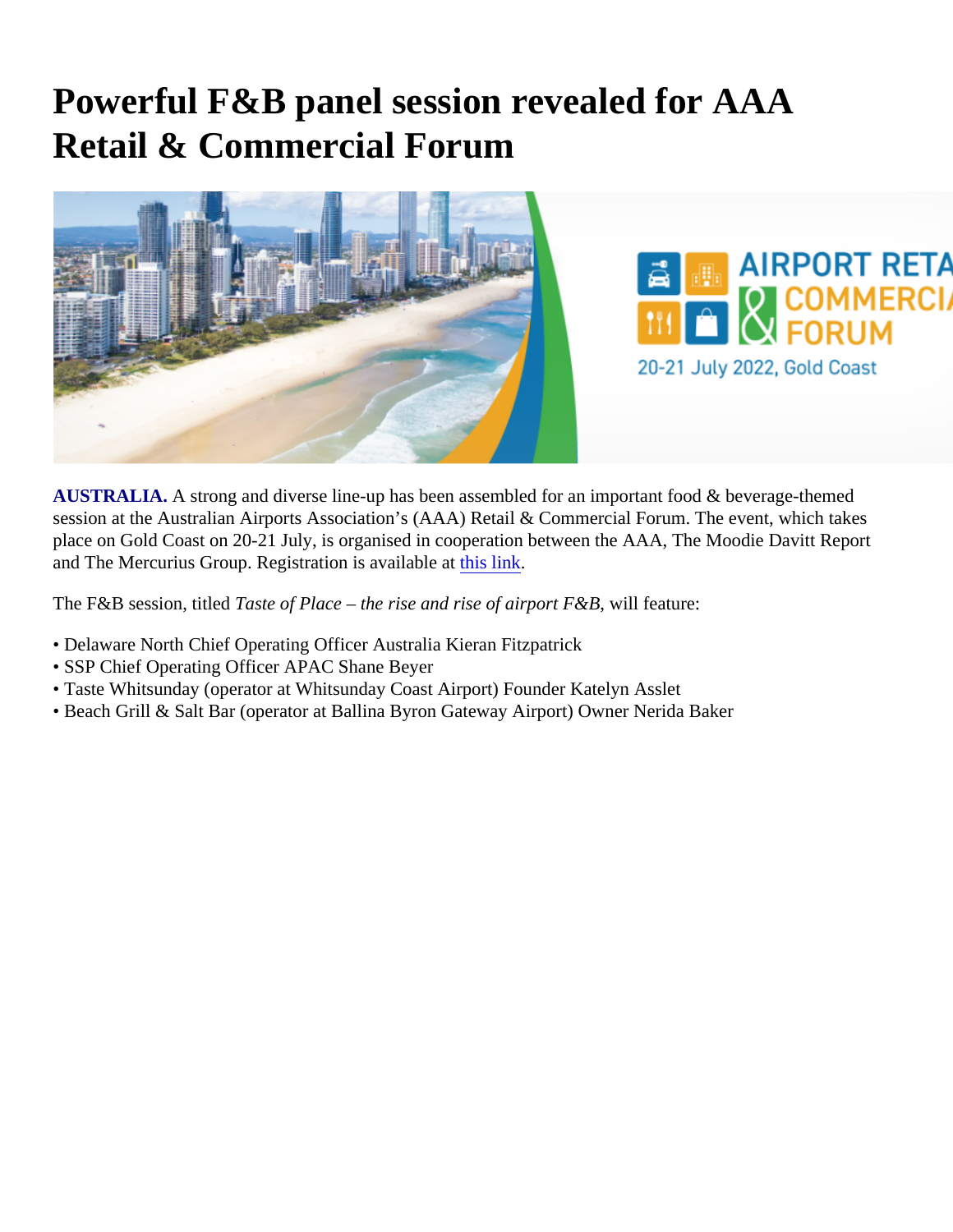

Featuring in what promises to be a compelling F&B session at the AAA event will be (clockwise from top left) Kieran Fitzpatrick, Nerida Baker, Katelyn Aslett and Shane Beyer

The panel represents a mix of two international operators and two smaller, local players, ensuring a diversity of views about the F&B landscape today and its growth prospects at airports.

The Mercurius Group Managing Director Ivo Favotto said: "F&B has been the star performer in travel retail over the past decade. According to our benchmarking study, The Airport F&B Report, the F&B market across Australia and New Zealand airports is a A\$800 million market and growing more quickly than other forms of travel retail. This panel will help us delve into why F&B has performed so well and where it can go into the future.

The key topics the panellists will address will be relevant to both large and small airports at the conference and will include:

- What will it take to lift the passenger-spend rate (PSR) from F&B in Australian and New Zealand airports?
- The value of environmental and sustainability initiatives in F&B to consumers how can they be used to drive PSR and airport income-per-passenger (IPP)?